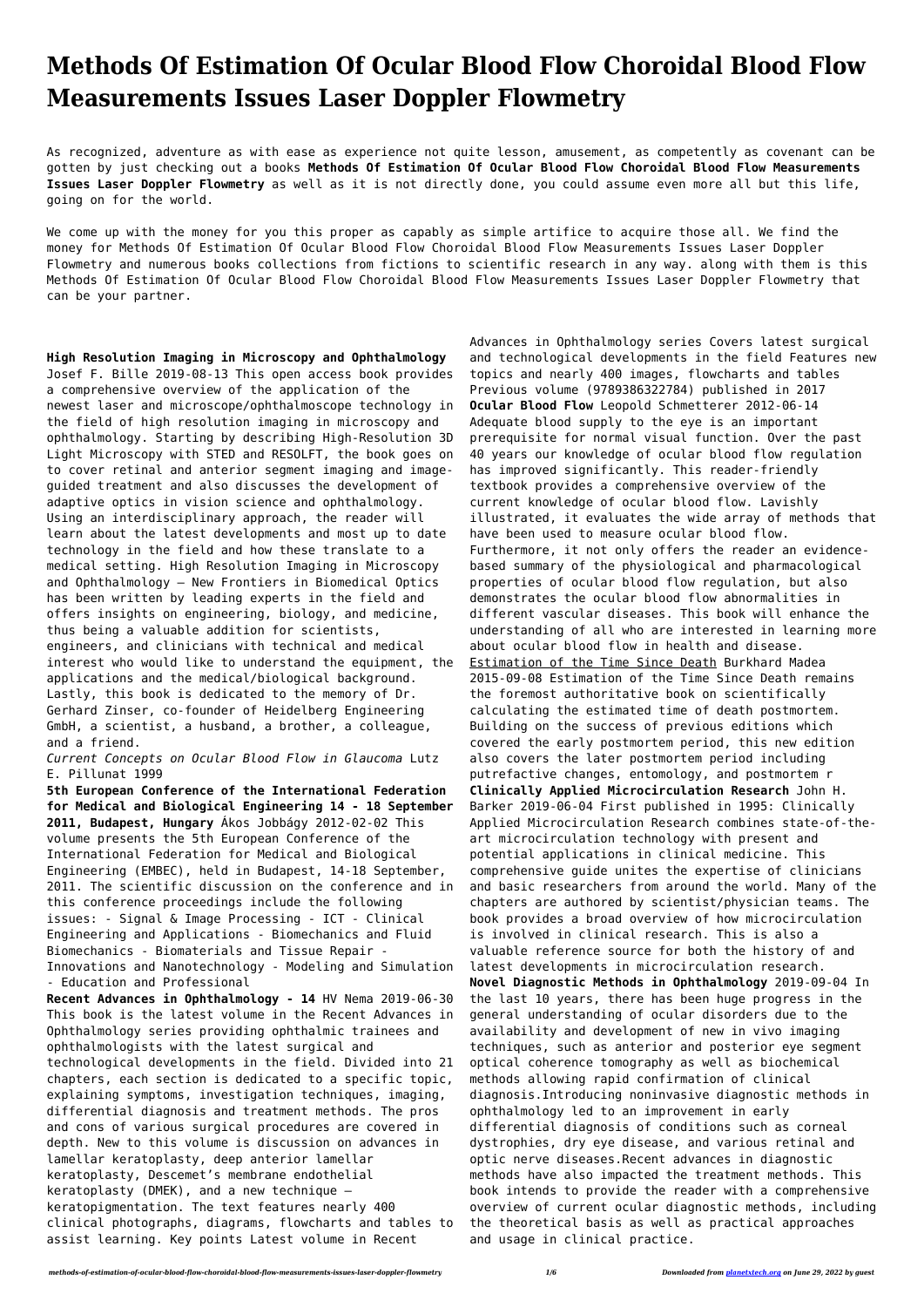## *Methods of Estimation of Ocular Blood Flow*

Nithiyanantham Palanisamy 2012 Cataract, Glaucoma, Agerelated macular degeneration, and Diabetic retinopathy are the greatest threat to vision problems in humans. These diseases are predicted well in advance by measuring the retinal blood flow. The development of Ocular fundus reflectometry and Laser Doppler flowmetry in mid 1970's to investigate the blood flow in the posterior segment of human eye has provided much useful information on the physiology of ocular blood flow. These methods suffers some drawbacks like: (i) it does not provide absolute value of blood flow (ii) uncertainty in knowing the sampling volume (iii) optical properties of ocular tissue (iv) angle of impinging and scattering beams (v) changes in pupil diameter. This book provides the experimental results of effect of one drop of timolol on heart rate, IOP and choroidal blood flow (ChBF). In the book, we proposed use of an artificial pupil to measure the effect of various pharmacological agents on choroidal blood flow (ChBF) using LDF reduces the variability and increases the sensitivity of the technique to detect the changes in ChBF

Neuro-Ophthalmology Symposium of the University of Miami and the Bascom Palmer Eye Institute Joseph Lawton Smith

*Glaucome Primitif À Angle Ouvert* Jean-Paul Renard 2014-05-06 Le glaucome est une maladie dégénérative du nerf optique qui entraîne une perte progressive de la vision commençant tout d'abord en périphérie et progressant graduellement vers le centre. Cette maladie est souvent associée à une pression intra-oculaire (PIO) élevée qui comprime et endommage les fibres du nerf optique et de la rétine. Dans d'autres cas, malgré une PIO normale, une circulation sanguine inadéquate entraîne la mort (nécrose) des cellules du nerf optique et de la rétine. La perte de vision associée au glaucome est permanente et irréversible. Sans traitement, cette maladie peut mener jusqu'à la cécité. Le glaucome est une maladie fréquente puisqu'il atteint 2 % de la population totale en France. Ce sujet de santé publique fera l'objet du rapport annuel de la SFO en 2014. Le rapport abordera: - les bases fondamentales et cliniques; - la prise en charge thérapeutique; - les aspects socio-économiques et juridiques; - le dépistage et les incidences en terme de santé publique. **Plethysmography** Thomas V. Holohan 1996-06-01 Plethysmography, a semi quantitative method of measuring segmental blood flow and velocity in the carotid and peripheral vascular systems, is safe, easy to perform, and inexpensive. Impedance, strain guage, air, and photoelectric plethysmographic methods are assessed for their relative safety, efficacy, and clinical utility in diagnosing vascular disease. Impedance, strain guage, and photoplethysmography methods can be used for the initial eval. of acute and chronic venous insufficiency, although these tests are not reliable in predicting venous disease in the presence of nonobstructive thrombi and comorbid conditions.

1967

**Ischemic Optic Neuropathies** Sohan Singh Hayreh 2011-08-28 Ischemic optic neuropathy, often referred to as a stroke of the optic nerve, is one of the major causes of visual impairment or loss of vision. Yet it is a highly controversial and confusing subject because of the general lack of in-depth scientific understanding of the subject. In this book the leading authority in the field describes in detail the current knowledge about the different forms of the often devastating disease. Insights into the underlying pathogenesis and peculiar clinical features are given, leading the reader to the most appropriate way of management. This information will help any physician dealing with patients who suffer from sudden loss of vision.

**A Textbook of Clinical Ophthalmology** R. Pitts Crick 2003 The material in this edition of A d104book of Clinical

Ophthalmology has been thoroughly revised and expanded to include the latest research and practice. Containing 357 illustrations throughout the text, the book is not only a reasoned practical guide to the study of ophthalmology, but it embraces the ocular aspects of general diseases world-wide and basic methods of investigation and treatment where applicable.This book has references by page and illustration number, resulting from collaboration with the authors of Colour Atlas of Ophthalmology; the two books contain all together an outstanding 579 illustrations (343 in colour), including 16 stereo plates. Another companion book is The Ophthalmology Examinations Review, which aims at the most effective presentation of knowledge for examination purposes. Together these three compact and inexpensive books provide an excellent study basis for ophthalmologists in training, while supplementing their learning of clinical work and surgical technique with the essential study of recent research papers and review monographs.

*Atlas of Glaucoma* Neil T. Choplin 2014-06-04 Glaucoma affects all age groups and is a leading cause of blindness worldwide. It is imperative that practicing clinicians and surgeons recognize both primary and secondary glaucoma as well as cases of glaucoma associated with other disorders. Atlas of Glaucoma, Third Edition provides an in-depth review and analysis of the management of glaucoma an

*To See or Not to See* Rani Toll 2020-04-01 Background: Assessment of the critically ill is traditionally based on vital signs (blood pressure, pulse, respiratory rate, temperature and level of consciousness). Altered vital signs are, however, late indicators of deranged hemodynamics pointing to a need for additional, more sensitive markers of circulatory compromise. In the beginning of the 20th century, the capillary refill (CR) time evolved as a possible, non-invasive adjunct to early prediction of the outcome in the critically ill. The manoeuvre entails application of blanching pressure on the skin of the finger pulp or sternum for 5 seconds. After release of the pressure, the observer estimates time in seconds for the skin to return to original colour. This time is hypothesized to reflect the dynamics of the microcirculation and its possible connection with hemodynamics. In the 1980s the "normal capillary refill time" was set to < 2 seconds and later extended to 3 seconds, without a clear scientific foundation. Naked-eye estimations of CR time met increasing scepticism in the 1990s due to subjectivity and poor prognostic value for shock or death. Several basic traits, such as age and sex, as well as ambient temperature, were also shown to independently influence the CR time. Various methods have evolved with the capability to measure CR time quantitatively, one of which is Polarisation Spectroscopy Imaging (PSI). PSI measures the Red Blood Cell (RBC) concentration in tissue (e.g. the skin) and can be used to measure CR time. Objectives: The purpose of this study was to establish basic characteristics for quantified CR (qCR), identify possible influencing factors in healthy subjects and to investigate how this relates to current practice. We also sought to identify technical demands for transfer of the technique into clinical studies. In paper I we analysed the (qCR) time characteristics at 5 different skin sites (forehead, sternum, volar forearm, finger pulp and dorsum finger). The objective of paper II was to investigate the inter- and intra-observer variability of naked eye CR assessments of different professions, nurses, doctors and secretaries (representing laymen). In paper III we observed the effect of low ambient temperature on the qCR time in different skin sites. In paper IV, we transferred the equipment from a laboratory to a clinical setting in the Emergency Department (ED) for application on potentially critically ill patients. In this study we evaluated the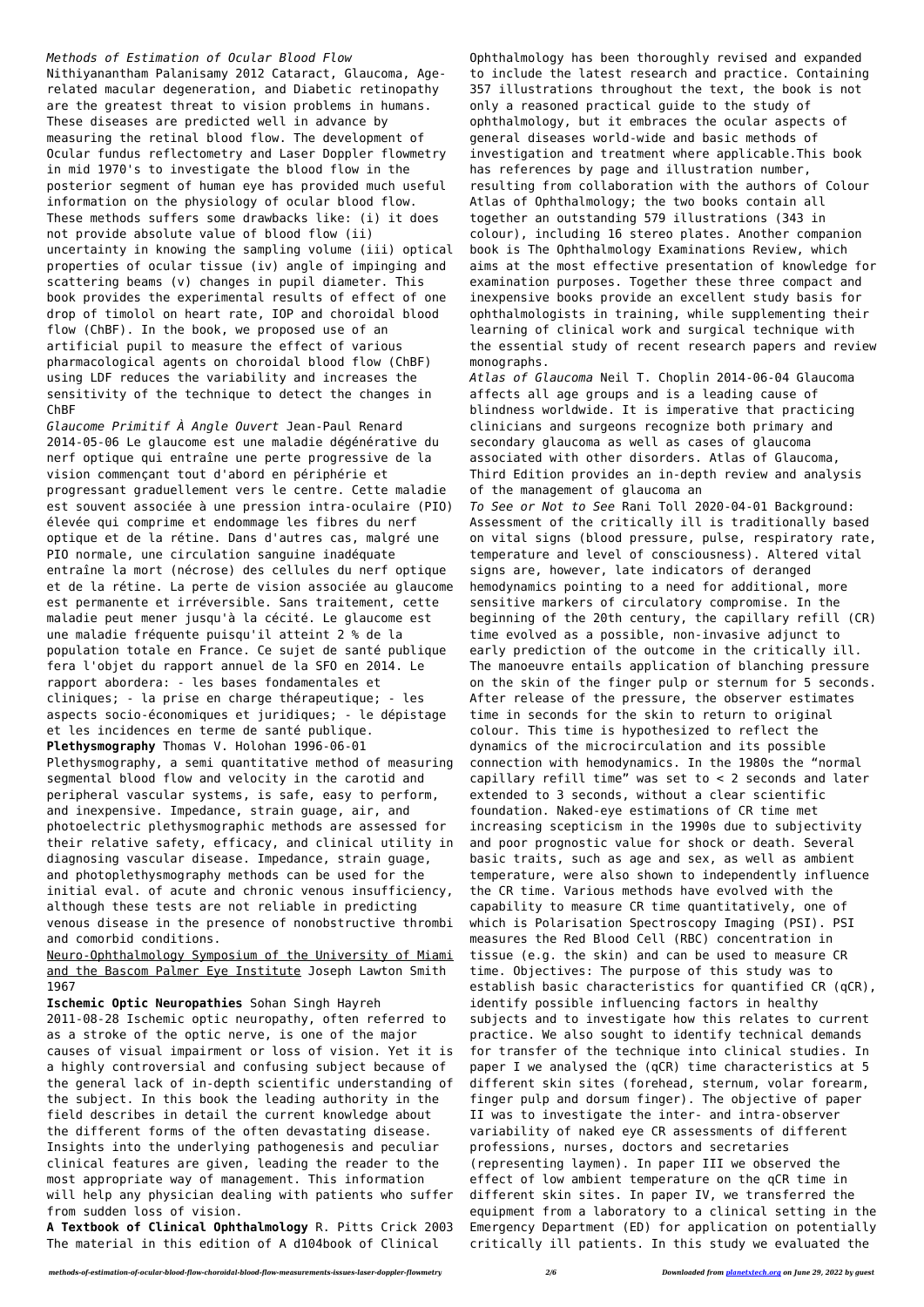most important factors determining a reliable data collection and influencing the amount of data possible to analyse. Methods: qCR time was measured in a total of 38 volunteers and 10 patients in different skin sites (2-5 skin sites) at different ambient temperatures. PSI (TiVi 600 and 700, WheelsBridge AB, Linköping, Sweden) was used to determine the rapid temporal changes in RBC concentration in skin during the CR manoeuvre. Films using a range of the first measurements from paper I were shown for assessment to 48 observers working in the ED. Results: In paper I we could delineate qCR curves and suggest 2 possible equivalents to the naked-eye observed CR time which we named Time to Return to Baseline 1 (tRtB1) and Time to Peak (tpk). We demonstrated differences in qCR-curves depending on skin site and possibly due to skin temperature. In paper II we showed a poor inter- and intra-observer reproducibility in visually estimating the CR time regardless of profession (clinicians or laymen). Paper III demonstrated a rapid effect of ambient temperature on qCR time in peripheral skin sites such as finger pulp. The forehead, regarded as a more central skin site was the most temperature stable site and showed least variability in qCR time as determined using tRtB1. Paper IV, a study on patients in an ED setting, yielded assayable data in 80% of the measurements. We identified critical performance parameters to address in the further development of a more robust, easy-to-use device for future validation of the possible relevance of qCR in patient triage and monitoring. Conclusions: CR time can be quantified using PSI. Quantified CR time demonstrated a large variability between different skin sites, specifically, skin temperature was shown to be an important factor influencing qCR time, particularly at the fingertip. Naked-eye estimates of CR time were highly variable, both within and between observers. Agreement between quantified CR time and naked-eye estimates was poor. The prototypic PSI technique was feasible in a clinical setting and, with further improvements, clinical evaluation of qCR in relation to relevant patient outcomes will be possible. *Physiology of the Human Eye and Visual System* Raymond E. Records 1979 *Issues in Ophthalmology and Optometry Research and Practice: 2011 Edition* 2012-01-09 Issues in Ophthalmology and Optometry Research and Practice: 2011

Edition is a ScholarlyEditions™ eBook that delivers timely, authoritative, and comprehensive information about Ophthalmology and Optometry Research and Practice. The editors have built Issues in Ophthalmology and Optometry Research and Practice: 2011 Edition on the vast information databases of ScholarlyNews.™ You can expect the information about Ophthalmology and Optometry Research and Practice in this eBook to be deeper than what you can access anywhere else, as well as consistently reliable, authoritative, informed, and relevant. The content of Issues in Ophthalmology and Optometry Research and Practice: 2011 Edition has been produced by the world's leading scientists, engineers, analysts, research institutions, and companies. All of the content is from peer-reviewed sources, and all of it is written, assembled, and edited by the editors at ScholarlyEditions™ and available exclusively from us. You now have a source you can cite with authority, confidence, and credibility. More information is available at http://www.ScholarlyEditions.com/. Glaucoma: Medical diagnosis & therapy Tarek Shaarawy 2009-01-01 Recent dramatic advances in diagnosis, as well as medical and surgical treatment, mean that you can offer your glaucoma patients more timely and effective interventions. This clinical reference details the most critical developments in the field. *Blood-pressure; Its Clinical Applications* George William Norris 1914

**Vascular Considerations in Glaucoma** Alon Harris

## 2013-03-28

Ocular Blood Flow Hedwig J. Kaiser 1996-01-01 This book is a synopsis of up-to-date knowledge on the quantification of ocular blood perfusion and originates from expert lectures held at the 1995 Glaucoma Meeting in Switzerland. In the first section, a profound overview of the anatomy, physiology and pathophysiology of ocular perfusion enables the reader to gain distinct new insights into the pathogenesis of ocular diseases. The second part of the publication describes the different measuring methods that are currently applied in clinical practice and in research. It has been written by a team of leading researchers with the aim of bringing their findings to the attention of those working directly with patients, in particular the ophthalmologist in the clinic or private practice. **Becker-Shaffer's Diagnosis and Therapy of the Glaucomas** Robert L. Stamper 2009 Authored by three prominent specialists in the field, this text provides comprehensive coverage of diagnostic and treatment modalities for optimal glaucoma management. Revised throughout, this new edition presents the latest guidance in clinical examination, randomized trials, medical treatment, laser therapy, and surgical procedures. Hundreds of illustrations-with many classic black and white figures from the previous editions supplemented with new color images-depict the features of glaucomas and step-by-step procedures for their management, while expanded use of highlighted boxes, lists, and summary tables make the material easy to access. Evidence-based and updated information on all aspects of the glaucomas-including physiology, genetics, interventional trials, and new surgical techniques-offer a well-rounded foundation of knowledge for making the most informed diagnoses and choosing the most effective course of treatment. Combines the cumulative experience of three prominent glaucoma specialists-addressing a full range of clinical needs for practitioners of all levels-for a uniquely written coherent perspective. Includes extensive references to current and historically important sources to provide comprehensive interpretation of the latest medical literature. Synthesizes a classical approach to the glaucomas-based on seven earlier editions spanning over 40 years-with the most up-to-date evidence-based and epidemiologically-derived classifications and outcomes. Coherently correlates with authoritative consensus documents on key areas of glaucoma, drawn up by the world-wide specialists of the World Glaucoma Association, and reprinted in the text. Revamps traditional teachings on the angle closure glaucomas, in concert with the newest international literature and technologies, to keep you up to date on the latest advances. Illustrates detailed surgical interventions applicable to the complete spectrum of clinical settings-from the developing world through contemporary operating rooms. Examines the newest and most promising developments in pharmacology, laser and surgical advances for glaucoma management, to enable you to choose the most effective patient approach. Illustrates invaluable but little-known instruments for clinical and research diagnoses, including optic nerve cupping scales, bleb assessment instruments, and more. *Glaucoma E-Book* Tarek M. Shaarawy 2014-09-05 As the irreversible effects of glaucoma can lead to blindness, there is high demand for early diagnosis and an ongoing need for practitioners to adopt new and evolving medical and surgical treatment options to improve patient outcomes. Glaucoma, Second Edition is the most comprehensive resource in the field delivering expert guidance for the most timely and effective diagnosis and treatment of glaucoma – aimed at specialists, fellows and general ophthalmologists. More than 300 contributors from six continents provide a truly global perspective and explore new approaches in this user friendly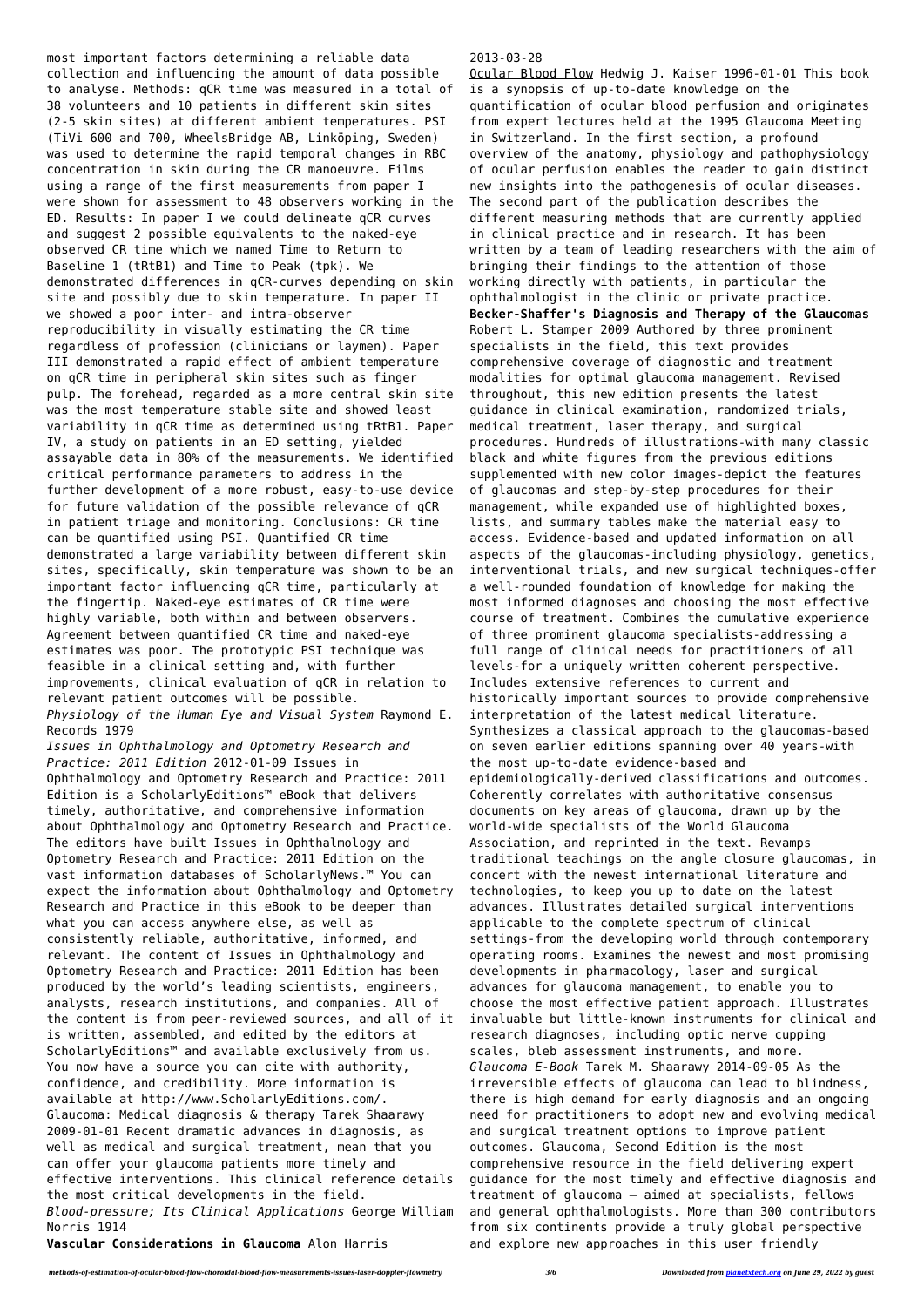reference which has been updated with enhanced images, more spotlights, new videos, and more. Consult this title on your favorite e-reader, conduct rapid searches, and adjust font sizes for optimal readability. Get all the accuracy, expertise, and dependability you could ask for from leading specialists across six continents, for expert guidance and a fresh understanding of the subject. Develop a thorough, clinically relevant understanding of all aspects of adult and pediatric glaucoma and the latest diagnostic imaging techniques including ultrasound biomicroscopy and optical coherence tomography. Broaden your surgical repertoire with the latest surgical techniques - such as trabeculectomy, gonio-surgery, combined surgeries, and implant procedures. Glean all essential, up-to-date, need-toknow information about stem cell research, gene transfer, and implants. Find answers fast thanks to a well-organized, user-friendly full-color layout. Stay at the forefront of your field with 10 brand new chapters on trending topics including: new surgical approaches such as trabectome and canoplasty; glaucoma implications in cataract and ocular surface disease; and, updates in the costs-effectiveness of medical management. Avoid pitfalls and achieve the best outcomes thanks to more than 40 brand new spotlight commentaries from key leaders providing added insight, tips and pearls of wisdom across varying hot topics and advances in the field. Refine and improve your surgical skills by watching over 50 video clips depicting the latest techniques and procedures including: new trabeculectomy methods, needling, implants, valve complications, and more. Prevent and plan for complications in advance by examining over 1,600 illustrations, photos and graphics (1,250 in color) capturing essential diagnostics techniques, imaging methods and surgical approaches. Grasp each procedure and review key steps quickly with chapter summary boxes that provide at-a-glance quick comprehension of the key take away points. **Research Grants Index** National Institutes of Health (U.S.). Division of Research Grants 1971

**The William Mackenzie Centenary Symposium on the Ocular Circulation in Health and Disease** James Stanley Cant 1969

**Ocular Toxicology** Keith Green 2012-12-06 On behalf of the editorial board and the organizing committee of the 4th congress of the International Society of Ocular Toxicology (I SOT), held in AnnecyNeyrier du Lac, France, October 9 -13, 1994, we are pleased to present to the ocular toxicology community this indexed volume of our congress proceedings. The 4th congress was designed primarily to facilitate and update the knowledge in ocular electrophysiology and ocular pharmacokinetics, in both the clinical and preclinical aspects. The outcome of this 4th congress, established in this volume, is a useful contribution to the meth odology in both fields and will hopefully assist in the evaluation and interpretation of ocular findings recorded in animal studies on drugs and other chemicals, in order to protect human health. Undoubtedly, work on the mechanisms of ocular toxicology in the process of pharmaceutical development must continue and these proceedings, embodying the presented papers, will add to the data base. The editors, the congress organizing committee and the members of the International Society of Ocular Toxicology thank the speakers who gave their time, knowledge, and expertise to assist us in this project. The following manuscripts contain the main substance of each of the platform presentations and, in some cases, much more. Moreover, our thanks go to all the participants coming from a range of backgroundregulatory, academic and industrial -for their attention and excellent contributions during the discussion. *Glaucoma* Tarek M. Shaarawy 2009 Recent dramatic advances in diagnosis, as well as medical and surgical treatment, mean that you can offer your glaucoma patients more

timely and effective interventions. This brand-new clinical reference delivers the comprehensive, expert guidance you need to make optimal use of these new approaches.online, in print, and on video on DVD! Get in-depth guidance on all aspects of adult and pediatric glaucoma with one volume devoted to diagnosis and medical treatment, and another that focuses on surgical techniques. Presents world-class expertise through advice from leading specialists across six continents. Captures key diagnostic findings and operative procedures with 1,200 high-quality images and photographs-1,000 in full color-that highlight nuances of glaucoma presentation and treatment. Covers all aspects of adult and pediatric glaucoma in Volume One, and the latest diagnostic imaging techniques including ultrasound biomicroscopy and optical coherence tomography. Guides you through the newest surgical techniques-such as trabeculectomy, gonio-surgery, combined surgeries, and implant procedures-in Volume Two. Features an entire section devoted to new horizons, including the latest in stem cell research, gene transfer, and implants. Allows quick reference thanks to a well-organized, user-friendly full-color layout. Provides access to the contents of the book online with downloadable images, Gold Standard drug information, and more. Includes a DVD that features 25 diagnostic and surgical techniques being performed in real time on video. Your purchase entitles you to access the web site until the next edition is published, or until the current edition is no longer offered for sale by Elsevier, whichever occurs first. If the next edition is published less than one year after your purchase, you will be entitled to online access for one year from your date of purchase. Elsevier reserves the right to offer a suitable replacement product (such as a downloadable or CD-ROM-based electronic version) should online access to the web site be discontinued. *Ocular Rigidity, Biomechanics and Hydrodynamics of the Eye* Ioannis Pallikaris 2021-05-26 This book focuses on the concept of ocular rigidity, the biomechanical properties and hydrodynamics of the human eye. The basics of anatomy and physiology are explored and the relevant data for the clinician are emphasized throughout the book. The engineering aspects as well as

the clinical interpretation are presented to provide context. Ocular Rigidity, Biomechanics and Hydrodynamics of the Eye summarises recent evidence on ocular rigidity, but also provides a complete presentation of the data so far. The authors have recently worked on ocular rigidity corneal and globe biomechanics and hydrodynamics and the new, up-to-date data on the subject are highlighted in each chapter. The aim is to provide the framework or the understanding of these parameters and to determine their relevance in health and disease. This book will be an essential read for all practicing ophthalmologists looking to gain a more indepth understanding of this interesting area of research particularly in refractive surgery and glaucoma.

*Medical Research in the Veterans' Administration* United States. Congress. House. Committee on Veterans' Affairs 1972

*Medical Research in the Veterans' Administration* United States. Veterans Administration 1972

**Becker-Shaffer's Diagnosis and Therapy of the Glaucomas E-Book** Robert L. Stamper 2009-06-18 Authored by three prominent specialists in the field, this text provides comprehensive coverage of diagnostic and treatment modalities for optimal glaucoma management. Revised throughout, this new edition presents the latest guidance in clinical examination, randomized trials, medical treatment, laser therapy, and surgical procedures. Hundreds of illustrations—with many classic black and white figures from the previous editions supplemented with new color images—depict the features of glaucomas and step-by-step procedures for their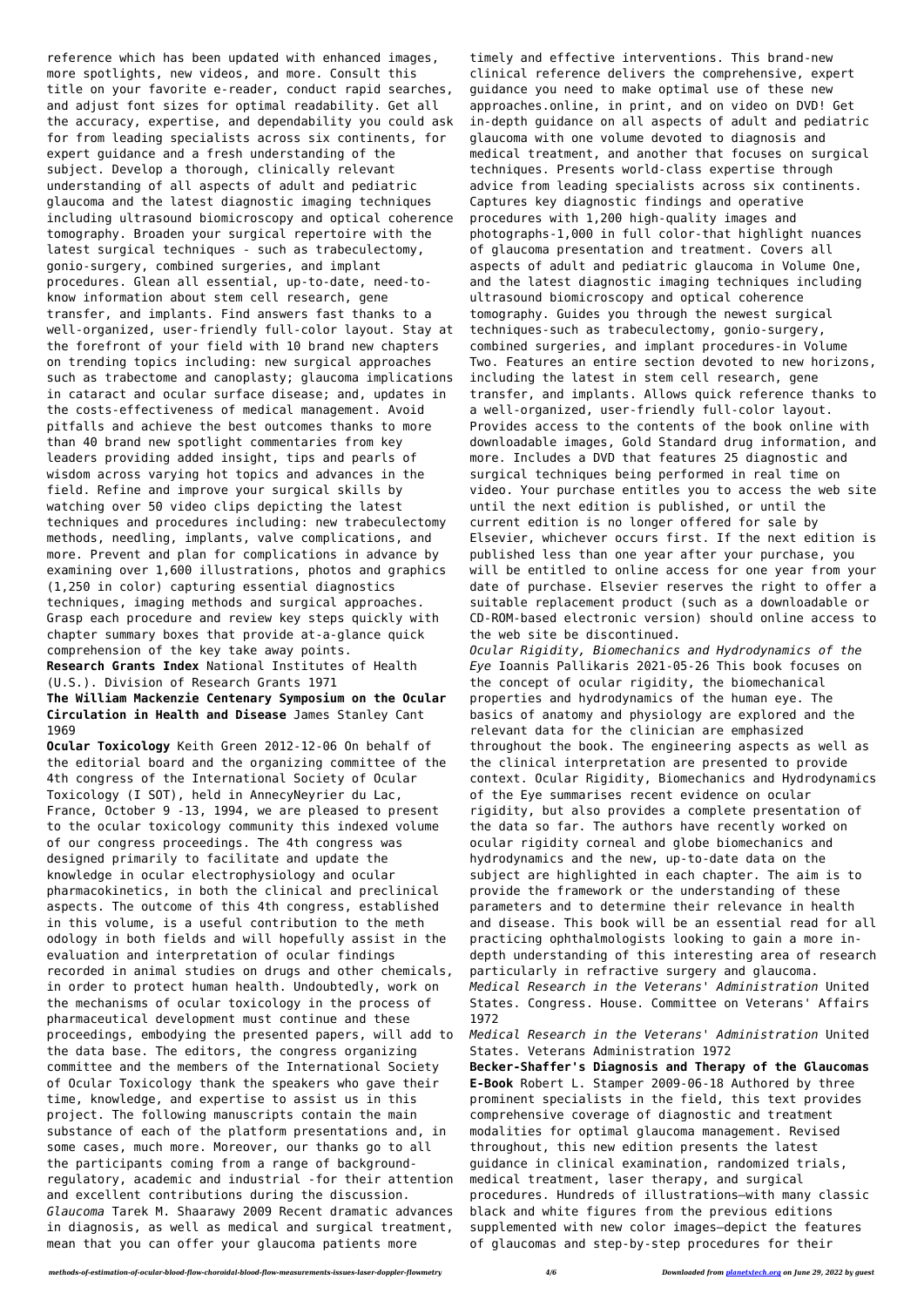management, while expanded use of highlighted boxes, lists, and summary tables make the material easy to access. Evidence-based and updated information on all aspects of the glaucomas—including physiology, genetics, interventional trials, and new surgical techniques—offer a well-rounded foundation of knowledge for making the most informed diagnoses and choosing the most effective course of treatment. Combines the cumulative experience of three prominent glaucoma specialists—addressing a full range of clinical needs for practitioners of all levels—for a uniquely written coherent perspective. Includes extensive references to current and historically important sources to provide comprehensive interpretation of the latest medical literature. Synthesizes a classical approach to the glaucomas—based on seven earlier editions spanning over 40 years—with the most up-to-date evidence-based and epidemiologically-derived classifications and outcomes. Coherently correlates with authoritative consensus documents on key areas of glaucoma, drawn up by the world-wide specialists of the World Glaucoma Association, and reprinted in the text. Revamps traditional teachings on the angle closure glaucomas, in concert with the newest international literature and technologies, to keep you up to date on the latest advances. Illustrates detailed surgical interventions applicable to the complete spectrum of clinical settings—from the developing world through contemporary operating rooms. Examines the newest and most promising developments in pharmacology, laser and surgical advances for glaucoma management, to enable you to choose the most effective patient approach. Illustrates invaluable but little-known instruments for clinical and research diagnoses, including optic nerve cupping scales, bleb assessment instruments, and more. **Ischemia and Loss of Vascular Autoregulation in Ocular and Cerebral Diseases** Maurice E. Langham 2010-01-23 From the introduction: "The purpose of the present book is to bring together in a coherent manner new knowledge gained from research over the past 50 years on the physiology of intraocular pressure, ocular blood flow and the relation of these fundamental parameters to early diagnosis and therapy of vascular diseases of the eye and brain. It will be evident to the reader that the presentation is influenced significantly by the author's own research. My justification is that by good fortune I have spent many years with superb collaboration helping solve outstanding problems of ocular physiology. This knowledge has increased understanding of the parameters underlying the onset of ischemia and the loss of autoregulation associated with common ocular disease and thereby led to new methods of diagnosis and therapy." **Choroidal Disorders** Jay Chhablani 2017-05-31 Choroidal Disorders provides an overview on various chorioretinal disorders with a special emphasis on choroidal imaging. As our understanding of the choroid has significantly improved with the development of advanced optical coherence tomography (OCT) and its role in posterior segment diseases is gaining new significance, this book focuses on the related improvements, diagnostic capabilities, management and prognosis of various chorioretinal disorders. It covers conventional techniques, such as ultrasonography and indocyanine green angiography as well as the most advanced techniques, including enhanced depth imaging OCT, swept source OCT, and OCT angiography. Concise overview of various chorioretinal disorders, with special emphasis on choroidal imaging Written for practitioners and researchers in sensory systems (vision),

ophthalmologists, and retina specialists Covers the most advanced imaging techniques in choroidal disorders, such as enhanced depth imaging OCT, swept source OCT, and OCT angiography

Ocular Blood Flow in Glaucoma Robert N. Weinreb 2009 This is the sixth World Glaucoma Association Consensus. The relationship between ocular blood flow and glaucoma has been discussed for more than a century, and still it uniformly fuels debates at glaucoma meetings throughout the world. Clearly, the results of this report will have broad and significant impact on glaucoma research and clinical practice. The global faculty, consisting of leading authorities on the scientific and clinical aspects of ocular blood flow, have met in Fort Lauderdale on May 2, 2009 to discuss the reports and refine the consensus statements. **EMBEC & NBC 2017** Hannu Eskola 2017-06-12 This volume

presents the proceedings of the joint conference of the European Medical and Biological Engineering Conference (EMBEC) and the Nordic-Baltic Conference on Biomedical Engineering and Medical Physics (NBC), held in Tampere, Finland, in June 2017. The proceedings present all traditional biomedical engineering areas, but also highlight new emerging fields, such as tissue engineering, bioinformatics, biosensing, neurotechnology, additive manufacturing technologies for medicine and biology, and bioimaging, to name a few. Moreover, it emphasizes the role of education, translational research, and commercialization. *Research Awards Index* 1987

*Cumulated Index Medicus* 1999

**Laser Scanning: Update 1** Juan R. Sampoalesi 2002-03-31 This book contains the proceedings of the Seventh International Meeting on Scanning Laser Ophthalmoscopy, Tomography and Microscopy, which was held between November 30 and December 3, 1999 at the City of San Carlos de Bariloche, in the Argentine Patagonia. A scientific meeting which gathered professionals from all over the world whose current research interests are confocal tomography, scanning laser Doppler flowmetry, digital aniography with indocyanine green and fluoresceink, polarimetry, coherent optical tomography and many other different techniques. For an optimal coverage of the whole range of interests, the meeting has been divided into a technical area, a research area, and mainly, a clinical application area for each technology. It was during this event that the creation of the International Society on Laser Scanning (INSOLAS) was formally decided. This book is thus the first publication of this newly created society, in the wish that it will pave the way for future publications becoming a useful tool, as this one, for ophthalmologists around the world. *Automated Analysis of Fluorescein Angiography of the Human Retina* Rubiel Vargas Canas 2012 This thesis presents an automated framework for quantitative analysis of fluorescein angiographies of the human retina. Such framework represents the core of a computer-aided system, which can assist NHS clinicians in early diagnosis of macular degeneration (AMD). The presented methodology aims to demonstrate the technical feasibility of automated extraction of retinal blood flow parameters, and results in a step forward in the development of an automated computer vision system for quantitative analysis of fluorescein angiograms to assist NHS clinicians in early diagnosis of AMD. The approach commences by segmenting the anatomic constituent parts of the ocular fundus, i.e. the optic disc (OD), the fovea and the vascular network tree. The OD/fovea are simultaneously detected by combining luminance information and geometric information from the major blood vessels; information regarding OD/fovea is then used for delineating the macula. Meanwhile, to segment the retinal vasculature, three independent approaches are implemented. These approaches use information about maximum curvature in both image- and frequency-domains. Such information is combined, firstly, using a supervised linear classifier. Secondly, utilising a committee of local experts, where each expert is represented by an artificial neural network. A fuzzy clustering algorithm is used for expert selection